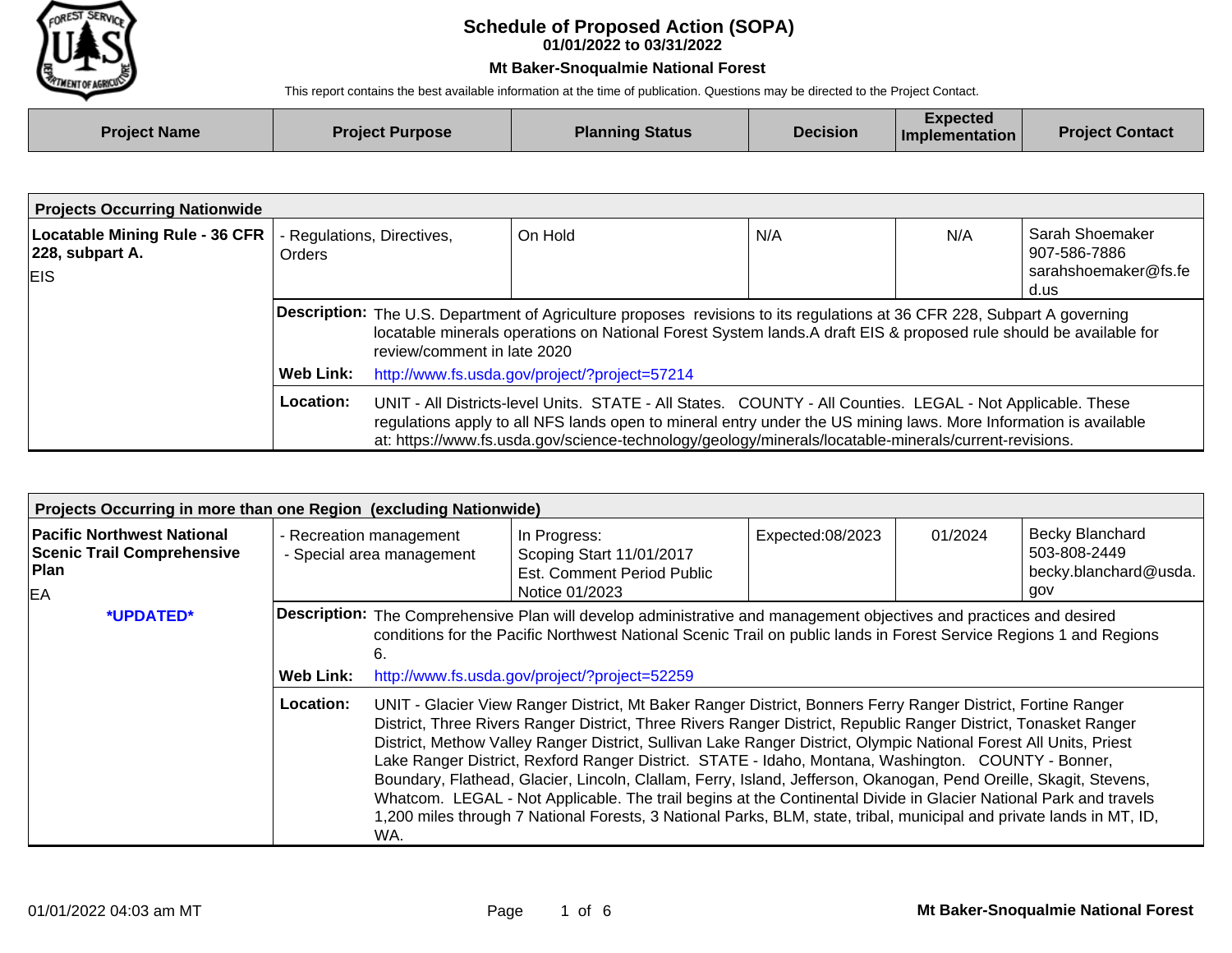| <b>Project Name</b>                                                                           |                                                                                                                                                  | <b>Project Purpose</b>                                                                                                                                                                                                                                                                                                                                  | <b>Planning Status</b>                                                                                                                                                                          | <b>Decision</b>    | <b>Expected</b><br>Implementation | <b>Project Contact</b>                                                                                                 |
|-----------------------------------------------------------------------------------------------|--------------------------------------------------------------------------------------------------------------------------------------------------|---------------------------------------------------------------------------------------------------------------------------------------------------------------------------------------------------------------------------------------------------------------------------------------------------------------------------------------------------------|-------------------------------------------------------------------------------------------------------------------------------------------------------------------------------------------------|--------------------|-----------------------------------|------------------------------------------------------------------------------------------------------------------------|
| Mt Baker-Snoqualmie National Forest                                                           |                                                                                                                                                  |                                                                                                                                                                                                                                                                                                                                                         | Darrington Ranger District (excluding Projects occurring in more than one District)                                                                                                             |                    |                                   | <b>R6 - Pacific Northwest Region</b>                                                                                   |
| <b>Darrington Ranger District:</b><br><b>Hazard and Danger Tree</b><br>Abatement<br><b>CE</b> | - Fuels management<br>- Facility management<br>- Road management                                                                                 | - Recreation management                                                                                                                                                                                                                                                                                                                                 | Completed                                                                                                                                                                                       | Actual: 06/02/2021 | 08/2021                           | <b>Andrew Montgomery</b><br>360-815-9485<br>andrew.montgomery@u<br>sda.gov                                             |
| *UPDATED*                                                                                     |                                                                                                                                                  |                                                                                                                                                                                                                                                                                                                                                         | Description: Purpose of project is to provide long-term public and employee safety by removing hazard and danger trees near<br>recreation sites and facilities as well as along high use roads. |                    |                                   |                                                                                                                        |
|                                                                                               | Location:                                                                                                                                        |                                                                                                                                                                                                                                                                                                                                                         | UNIT - Darrington Ranger District. STATE - Washington. COUNTY - Snohomish. LEGAL - Not Applicable.<br>Throughout Darrington Ranger District, Snohomish County, Washington.                      |                    |                                   |                                                                                                                        |
| <b>USGS Glacier Peak Seismic</b><br><b>Monitoring Stations</b><br>EA<br>*UPDATED*             |                                                                                                                                                  | - Special use management                                                                                                                                                                                                                                                                                                                                | In Progress:<br><b>Comment Period Public Notice</b><br>07/20/2018                                                                                                                               | Expected:06/2022   | 07/2022                           | <b>Todd Griffin</b><br>(425) 783-6033<br>comments-<br>pacificnorthwest-<br>mtbaker-snoqualmie-<br>darrington@fs.fed.us |
|                                                                                               | Description: This project would issue a 20-year permit for USGS to install and maintain four seismic monitoring stations around<br>Glacier Peak. |                                                                                                                                                                                                                                                                                                                                                         |                                                                                                                                                                                                 |                    |                                   |                                                                                                                        |
|                                                                                               | Location:                                                                                                                                        | <b>Web Link:</b><br>http://www.fs.usda.gov/project/?project=46957<br>UNIT - Darrington Ranger District. STATE - Washington. COUNTY - Snohomish. LEGAL - T30N, R14E,<br>Sections 24 and 29, and T30N, R12E, Section 5 and T31N, R15E, Section 5. All project sites are located in<br>Glacier Peak Wilderness, 4 to 8 miles from the top of Glacier Peak. |                                                                                                                                                                                                 |                    |                                   |                                                                                                                        |

| <b>R6 - Pacific Northwest Region</b><br>Mt Baker-Snoqualmie National Forest<br>Mt Baker Ranger District (excluding Projects occurring in more than one District) |                  |                                                      |                                                                                                 |                  |         |                                 |  |  |
|------------------------------------------------------------------------------------------------------------------------------------------------------------------|------------------|------------------------------------------------------|-------------------------------------------------------------------------------------------------|------------------|---------|---------------------------------|--|--|
| Mt. Baker Ski Area:<br><b>Maintenance Shop Expansion</b>                                                                                                         |                  | - Special use management                             | In Progress:<br>Scoping Start 05/17/2021                                                        | Expected:05/2022 | 06/2022 | Seth Greenfield<br>360-854-2612 |  |  |
| <b>CE</b>                                                                                                                                                        |                  |                                                      |                                                                                                 |                  |         | sgreenfield@fs.fed.us           |  |  |
| *UPDATED*                                                                                                                                                        |                  | Description: Expansion of existing maintenance shop. |                                                                                                 |                  |         |                                 |  |  |
|                                                                                                                                                                  | <b>Web Link:</b> | http://www.fs.usda.gov/project/?project=60072        |                                                                                                 |                  |         |                                 |  |  |
|                                                                                                                                                                  | <b>Location:</b> | 21. Mt. Baker Ski Area.                              | UNIT - Mt Baker Ranger District. STATE - Washington. COUNTY - Whatcom. LEGAL - T39N R09E Sec16- |                  |         |                                 |  |  |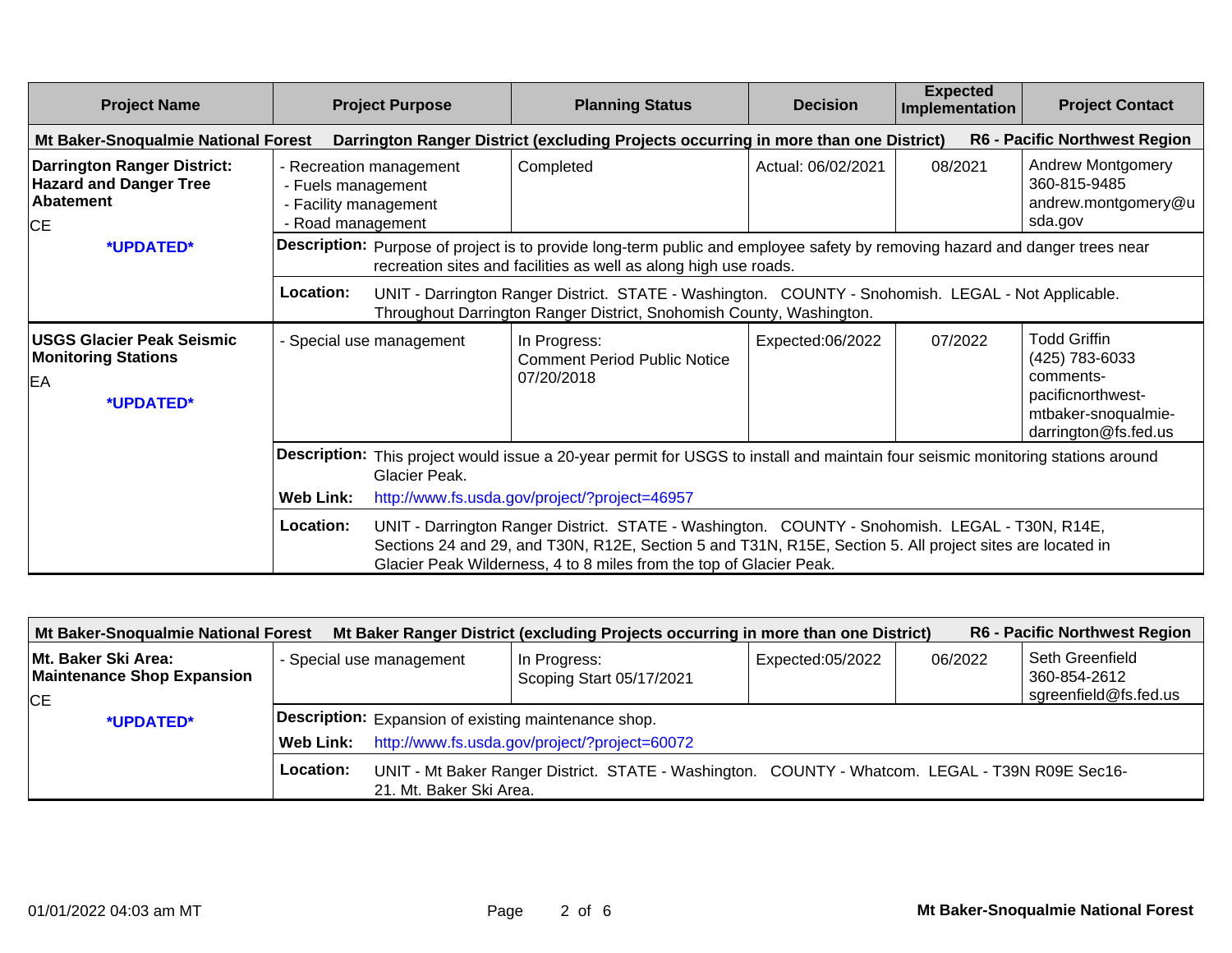| <b>Project Name</b>                                                                                                                                                                                                         |                                                                              | <b>Project Purpose</b>              | <b>Planning Status</b>                                                                                                                                                                                                                                                                                                                                                                                                                       | <b>Decision</b>  | <b>Expected</b><br>Implementation | <b>Project Contact</b>                                                                                       |  |  |  |
|-----------------------------------------------------------------------------------------------------------------------------------------------------------------------------------------------------------------------------|------------------------------------------------------------------------------|-------------------------------------|----------------------------------------------------------------------------------------------------------------------------------------------------------------------------------------------------------------------------------------------------------------------------------------------------------------------------------------------------------------------------------------------------------------------------------------------|------------------|-----------------------------------|--------------------------------------------------------------------------------------------------------------|--|--|--|
| R6 - Pacific Northwest Region<br>Mt Baker-Snoqualmie National Forest<br>Mt Baker Ranger District (excluding Projects occurring in more than one District)                                                                   |                                                                              |                                     |                                                                                                                                                                                                                                                                                                                                                                                                                                              |                  |                                   |                                                                                                              |  |  |  |
| <b>North Fork Nooksack</b><br><b>Vegetation Management Project</b><br>EA<br>*UPDATED*                                                                                                                                       | - Wildlife, Fish, Rare plants<br>- Forest products<br>- Watershed management |                                     | In Progress:<br><b>Comment Period Public Notice</b><br>03/04/2021                                                                                                                                                                                                                                                                                                                                                                            | Expected:05/2022 | 06/2022                           | <b>Bethany Parker</b><br>541-523-1279<br>bethany.parker@usda.g<br><b>OV</b>                                  |  |  |  |
|                                                                                                                                                                                                                             | <b>Web Link:</b>                                                             | storymap: https://arcg.is/yHC49     | Description: Project would cut, and in some cases remove, trees in certain areas to improve wildlife habitat, enhance<br>huckleberry areas, improve forest stand conditions, and contribute to the economy via timber harvest. View<br>http://www.fs.usda.gov/project/?project=58218                                                                                                                                                         |                  |                                   |                                                                                                              |  |  |  |
|                                                                                                                                                                                                                             | Location:                                                                    | Forest, Whatcom County, Washington. | UNIT - Mt Baker Ranger District. STATE - Washington. COUNTY - Whatcom. LEGAL - 38N 6E Sec. 1,2,11-<br>13; 38N 7E 3-10, 16-18; 39N 6E 1,25,35,36; 39N 7E 1-17. 20-24, 27-34; 39N 8E 1-22,28-30; 39N 9E 6; 40N<br>7E 1-36; 40N 8E 6-8,17-20,25, 29-36; 40N 9E 15,16,19-21,29-32; 41N 7E 31-35. The project is located near<br>the town of Glacier, along Highway 542 within the Mt. Baker Ranger District of the Mt. Baker-Snoqualmie National |                  |                                   |                                                                                                              |  |  |  |
| <b>Rainbow and Swift Creek</b><br><b>Crossings</b><br><b>CE</b>                                                                                                                                                             |                                                                              | - Recreation management             | On Hold                                                                                                                                                                                                                                                                                                                                                                                                                                      | N/A              | N/A                               | <b>Daniel McDermott</b><br>360-854-2611<br>comments-<br>pacificnorthwest-<br>mtbaker-<br>snoqualmie@usda.gov |  |  |  |
| Description: Construction of two new crossings: Rainbow and Swift Creek and the construction of one new mile of trail to<br>connect two new crossings.<br>http://www.fs.usda.gov/project/?project=56421<br><b>Web Link:</b> |                                                                              |                                     |                                                                                                                                                                                                                                                                                                                                                                                                                                              |                  |                                   |                                                                                                              |  |  |  |
|                                                                                                                                                                                                                             | Location:                                                                    | Baker-Snoqualmie National Forest.   | UNIT - Mt Baker Ranger District. STATE - Washington. COUNTY - Whatcom. LEGAL - T38N, R9E, Sec. 17,<br>18, 19 & 20. The project is located North/Northwest of Baker Laker within the Mt. Baker Ranger District of the Mt.                                                                                                                                                                                                                     |                  |                                   |                                                                                                              |  |  |  |

**Mt Baker-Snoqualmie National Forest Skykomish Ranger District (excluding Projects occurring in more than one District) R6 - Pacific Northwest Region**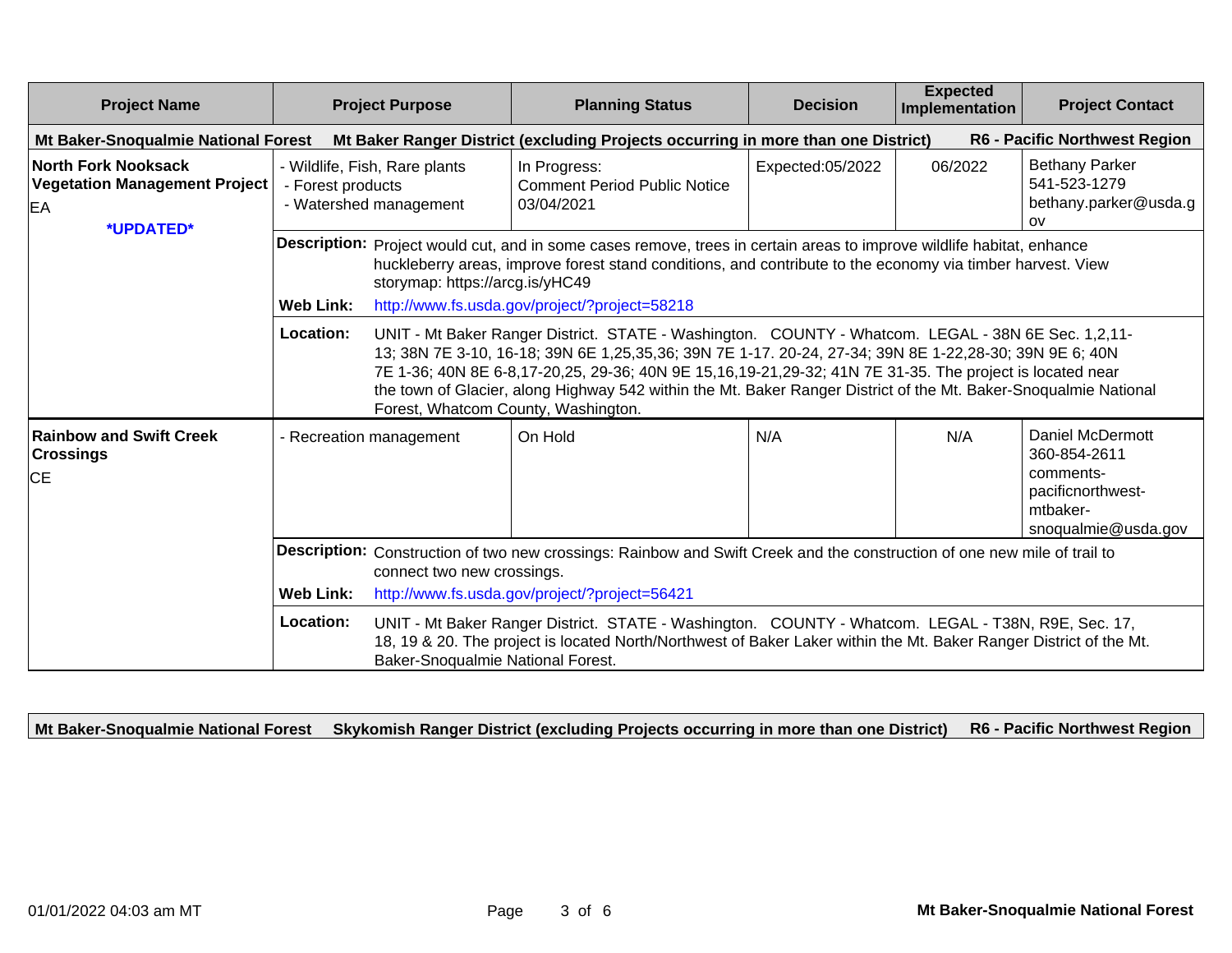| <b>Project Name</b>                         | <b>Project Purpose</b>                                                                                                                                                                                              | <b>Planning Status</b>                                                                                                                                                                                                                                  | <b>Decision</b> | <b>Expected</b><br>Implementation | <b>Project Contact</b>                                                                                                    |  |  |
|---------------------------------------------|---------------------------------------------------------------------------------------------------------------------------------------------------------------------------------------------------------------------|---------------------------------------------------------------------------------------------------------------------------------------------------------------------------------------------------------------------------------------------------------|-----------------|-----------------------------------|---------------------------------------------------------------------------------------------------------------------------|--|--|
| Mt Baker-Snoqualmie National Forest         |                                                                                                                                                                                                                     | Skykomish Ranger District (excluding Projects occurring in more than one District)                                                                                                                                                                      |                 |                                   | <b>R6 - Pacific Northwest Region</b>                                                                                      |  |  |
| <b>Alpine Baldy Trail Phase II</b><br>CE    | - Recreation management                                                                                                                                                                                             | On Hold                                                                                                                                                                                                                                                 | N/A             | N/A                               | <b>Tom Davis</b><br>360-677-2242<br><b>FS-comments-</b><br>pacificnorthwest-<br>mtbaker-snoqualmie-<br>skykomish@usda.gov |  |  |
|                                             | alternate route.                                                                                                                                                                                                    | Description: Construct approx. 4.6 miles of trail to complete Alpine Baldy Trail #1240.1, mountain bike trail loop and a separate<br>hiker only trail to connect the Beckler Peak Trail to Alpine Baldy. Includes singletrack Mtn bike route to provide |                 |                                   |                                                                                                                           |  |  |
|                                             | Location:                                                                                                                                                                                                           | UNIT - Skykomish Ranger District. STATE - Washington. COUNTY - King. LEGAL - Not Applicable.<br>Approximately 5 miles NE of Skykomish, WA.                                                                                                              |                 |                                   |                                                                                                                           |  |  |
| <b>Lowe Creek Road Reroute</b><br><b>CE</b> | - Special use management                                                                                                                                                                                            | On Hold                                                                                                                                                                                                                                                 | N/A             | N/A                               | Eric Ozog<br>360-691-4396<br>comments-<br>pacificnorthwest-<br>mtbaker-snoqualmie-<br>skykomish@usda.gov                  |  |  |
|                                             | Description: Weyerhaeuser has requested to construct a new segment of road around a landslide to regain access to privately<br>owned land. Approximately 600 feet of the new road construction would be on FS land. |                                                                                                                                                                                                                                                         |                 |                                   |                                                                                                                           |  |  |
|                                             | Location:                                                                                                                                                                                                           | UNIT - Skykomish Ranger District. STATE - Washington. COUNTY - King. LEGAL - Not Applicable. On the<br>west side of the Skykomish River, about 1 mile South of the town of Baring, WA.                                                                  |                 |                                   |                                                                                                                           |  |  |

|           | Mt Baker-Snoqualmie National Forest Snoqualmie Ranger District (excluding Projects occurring in more than one | <b>R6 - Pacific Northwest Region</b> |
|-----------|---------------------------------------------------------------------------------------------------------------|--------------------------------------|
| District) |                                                                                                               |                                      |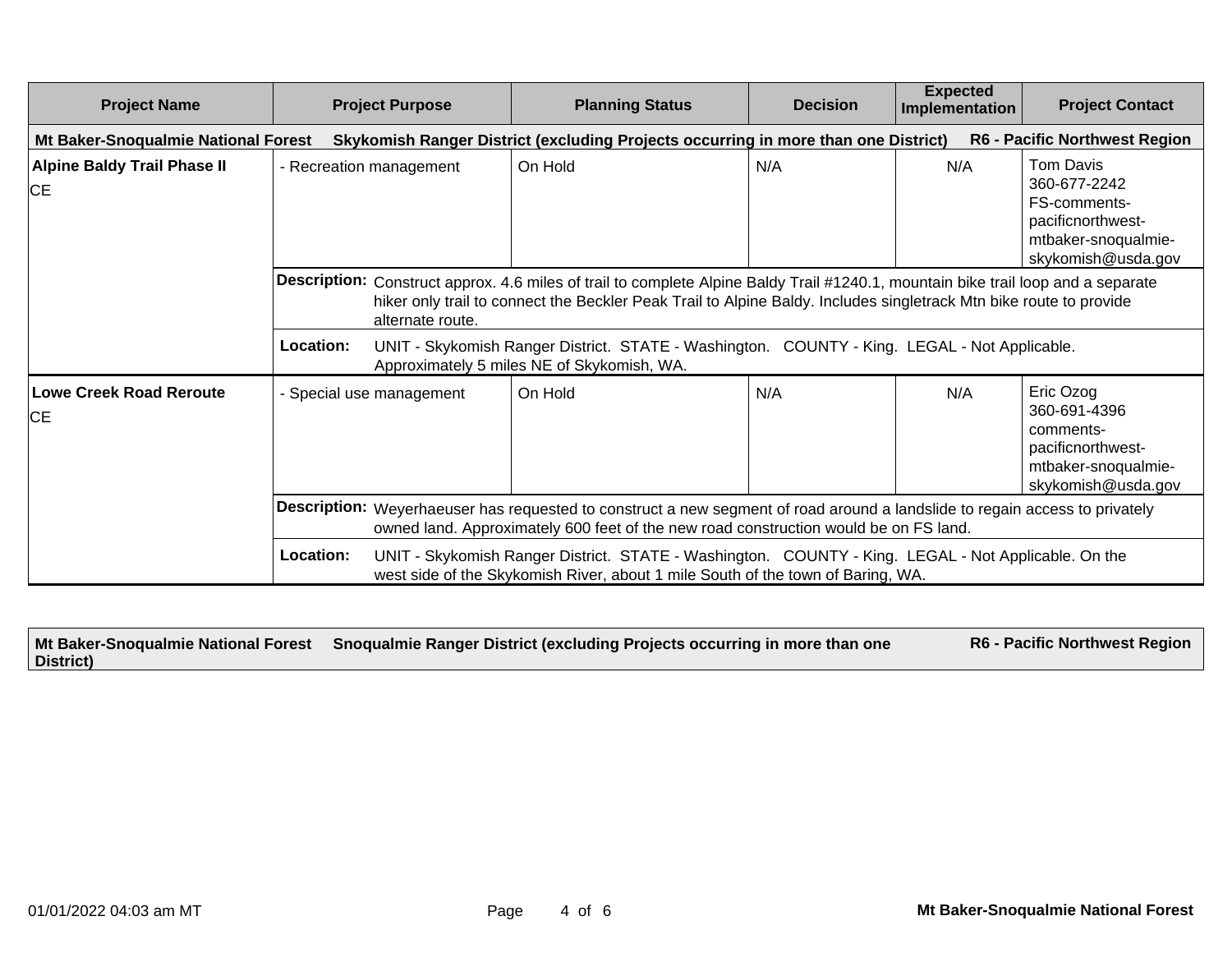| <b>Project Name</b>                                                                                                                                 | <b>Project Purpose</b>                                                                                                                                                                                                                                                                                                                                                                                                                                                                                                                                       | <b>Planning Status</b>                                                                                                                                                                                                                                                                                                                                                                                | <b>Decision</b>  | <b>Expected</b><br>Implementation | <b>Project Contact</b>                                                                                           |  |
|-----------------------------------------------------------------------------------------------------------------------------------------------------|--------------------------------------------------------------------------------------------------------------------------------------------------------------------------------------------------------------------------------------------------------------------------------------------------------------------------------------------------------------------------------------------------------------------------------------------------------------------------------------------------------------------------------------------------------------|-------------------------------------------------------------------------------------------------------------------------------------------------------------------------------------------------------------------------------------------------------------------------------------------------------------------------------------------------------------------------------------------------------|------------------|-----------------------------------|------------------------------------------------------------------------------------------------------------------|--|
| Mt Baker-Snoqualmie National Forest<br>District)                                                                                                    |                                                                                                                                                                                                                                                                                                                                                                                                                                                                                                                                                              | Snoqualmie Ranger District (excluding Projects occurring in more than one                                                                                                                                                                                                                                                                                                                             |                  |                                   | R6 - Pacific Northwest Region                                                                                    |  |
| <b>7222 Connector Road</b><br>EA                                                                                                                    | - Watershed management                                                                                                                                                                                                                                                                                                                                                                                                                                                                                                                                       | On Hold                                                                                                                                                                                                                                                                                                                                                                                               | N/A              | N/A                               | Melissa Shelley<br>541-523-1929<br>comments-<br>pacificnorthwest-<br>mtbaker-snoqualmie-<br>snoqualmie@fs.fed.us |  |
|                                                                                                                                                     | specific Forest Plan amendment<br><b>Web Link:</b><br>Location:<br>R10E. Sec 12.                                                                                                                                                                                                                                                                                                                                                                                                                                                                             | Description: Construct approx .25 mile road to connect Rd 7222 with Rd 7224. Decommission approx. 3.8 miles of road at high<br>risk for aquatics. Project was scoped with Snoquera Landscape Analysis (Proj #51969) and includes a project-<br>http://www.fs.usda.gov/project/?project=52151<br>UNIT - Snoqualmie Ranger District. STATE - Washington. COUNTY - Pierce. LEGAL - Not Applicable. T18N, |                  |                                   |                                                                                                                  |  |
| <b>Middle Fork Snoqualmie and</b><br><b>Pratt Wild and Scenic Rivers</b><br><b>Comprehensive River</b><br><b>Management Plan</b><br>EA<br>*UPDATED* | - Land management planning<br>- Recreation management<br>- Special area management<br>- Wildlife, Fish, Rare plants                                                                                                                                                                                                                                                                                                                                                                                                                                          | In Progress:<br><b>Objection Period Legal Notice</b><br>01/29/2021                                                                                                                                                                                                                                                                                                                                    | Expected:03/2022 | 04/2022                           | Sarah Lange<br>425-783-6023<br>comments-<br>pacificnorthwest-<br>mtbaker-snoqualmie-<br>snoqualmie@fs.fed.us     |  |
|                                                                                                                                                     | Description: A comprehensive river management plan (CRMP) and final river corridor boundary is required by the Wild and<br>Scenic River Act of 1968 to provide for the protection of the river values.<br><b>Web Link:</b><br>http://www.fs.usda.gov/project/?project=53997<br>Location:<br>UNIT - Snoqualmie Ranger District. STATE - Washington. COUNTY - King. LEGAL - Not Applicable. North<br>and east of North Bend, WA; designated areas include the upper 28.2 miles of the Middle Fork Snoqualmie River<br>and the entire Pratt River (10.1 miles). |                                                                                                                                                                                                                                                                                                                                                                                                       |                  |                                   |                                                                                                                  |  |